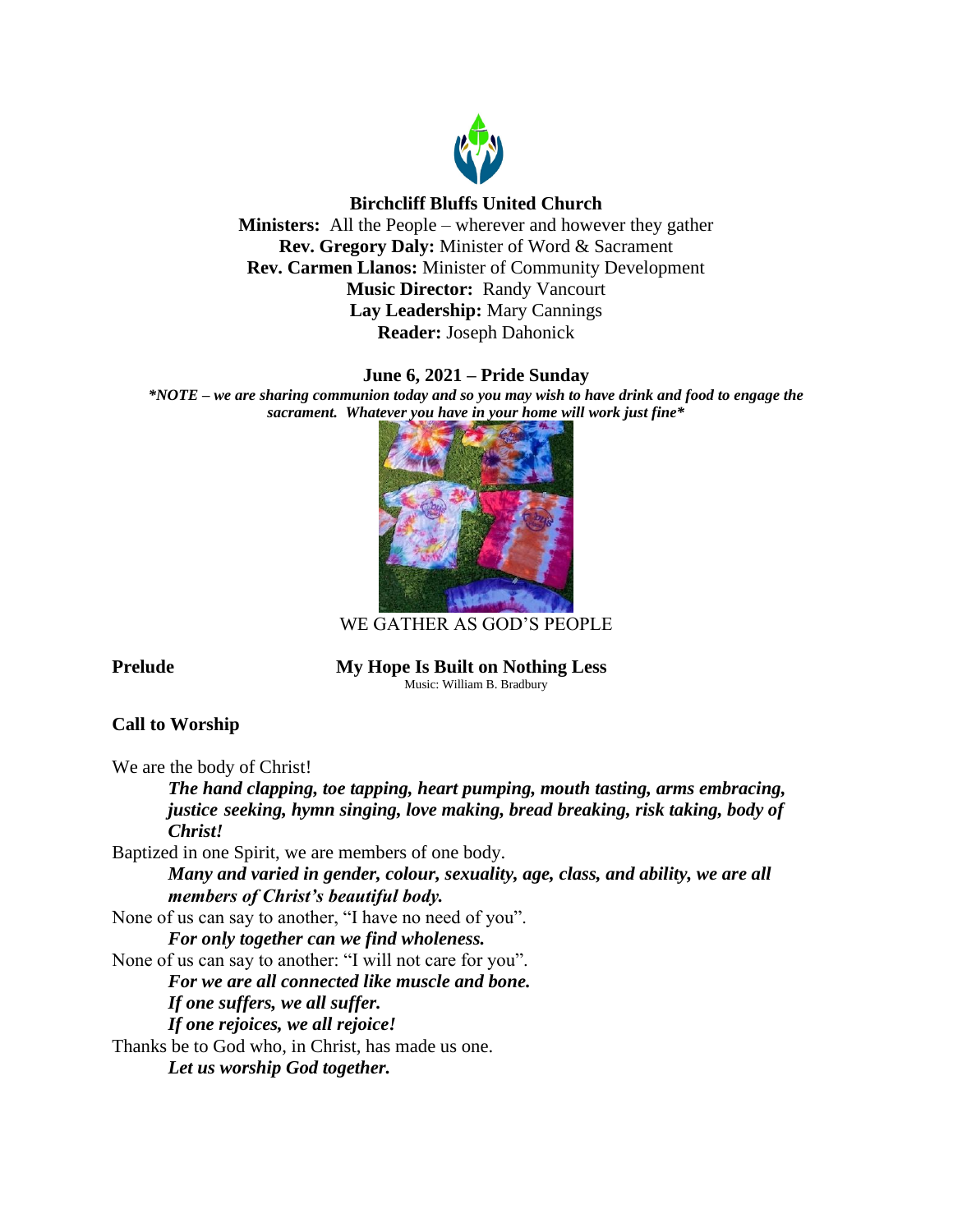**Response There Is Room for All MV 62** Words and Music: Bruce Harding, © 2004

*There is room for all in the shadow of God's wing; there is room for all, sheltered in God's love. And I rejoice and sing, "My refuge and my rock, in whom I trust." There is room for all, there is room for all!*

*There is room for all in the shadow of God's wing; there is room for all, sheltered in God's love. And I rejoice and sing, "My refuge and my rock, in whom I trust." There is room for all, there is room for all!*

## **Life & Work of the Church**

*Welcome to online worship Whoever you are, however you identify, wherever you come from, you are welcome here at Birchcliff Bluffs United Church*

#### **Land Acknowledgement**

## **Candle Lighting**

# **Opening Hymn Let Us Build a House MV 1**

Word & Music: Mary Haugen © 1994 GIA Publication

*Let us build a house where love can dwell and all can safely live, a place where saints and children tell how hearts learn to forgive. Built of hopes and dreams and visions, rock of faith and vault of grace; here the love of Christ shall end divisions: All are welcome, all are welcome, all are welcome in this place.*

*Let us build a house where prophets speak, and words are strong and true, where all God's children dare to seek to dream God's reign anew. Here the cross shall stand as witness and as symbol of God's grace; here as one we claim the faith of Jesus: All are welcome, all are welcome, all are welcome in this place.*

*Let us build a house where hands will reach beyond the wood and stone to heal and strengthen, serve and teach, and live the Word they've known. Here the outcast and the stranger bear the image of God's face; let us bring an end to fear and danger: All are welcome, all are welcome, all are welcome in this place.*

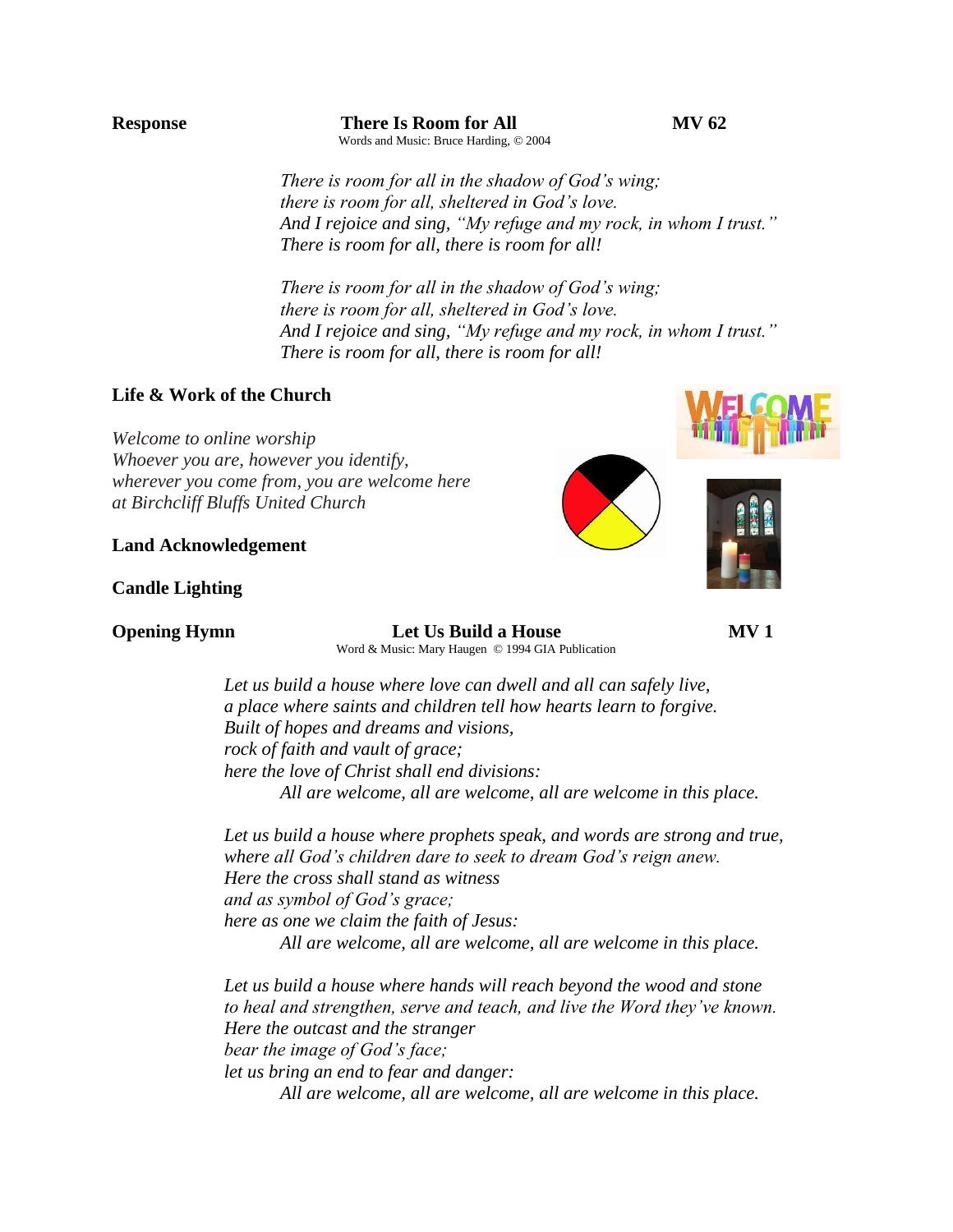*Let us build a house where all are named, their songs and visions heard and loved and treasured, taught and claimed as words within the Word. Built of tears and cries and laughter, prayers of faith and songs of grace; let this house proclaim from floor to rafter: All are welcome, all are welcome, all are welcome in this place.*

# **Dialogue on House Building**

# **Prayer for Grace**

*Imaginative and Vibrant God, creator of all things, you made this planet and all its variety. We celebrate the diversity of the world through colour:*

*With red, yellow, and orange, we praise and give thanks: for the warmth of your love shared between all your children, for the energy of the Holy Spirit that powers us forward in service to you, and for the joy of being accepted by you, just as we are.*

*With green, blue, and violet, we worship and honour you: for the softness of your caring and grace, for the stillness of prayer when we draw close to you, and for* 



**Birchcliff Bluffs** 

*Imaginative and Vibrant God, creator of each of us, you make us as we are. Together, our individual colour and vibrancy blends to create beautiful fabric. Help us love and celebrate each other, woven together as your beloved creation. Amen.*

# WE LISTEN FOR GOD'S WORD

# **And Now For Something Completely Different**

**Pride Video**

# **Rainbow Christ Prayer**



*Red is for life, the root of spirit. Living and Self-Loving Christ, you are our Root. Free us from shame and grant us the grace of healthy pride so we can follow our own inner light. With the red stripe in the rainbow, we give thanks that God created us just the way we are.*

*Orange is for sexuality, the fire of spirit. Erotic Christ, you are our Fire, the Word made flesh. Free us from exploitation and grant us the grace of mutual relationships. With the orange stripe in the rainbow, kindle a fire of passion in us.*

*Yellow is for self-esteem, the core of spirit. Out Christ, you are our Core. Free us from closets of secrecy and give us the guts and grace to come out. With the yellow stripe in the rainbow, build our confidence.*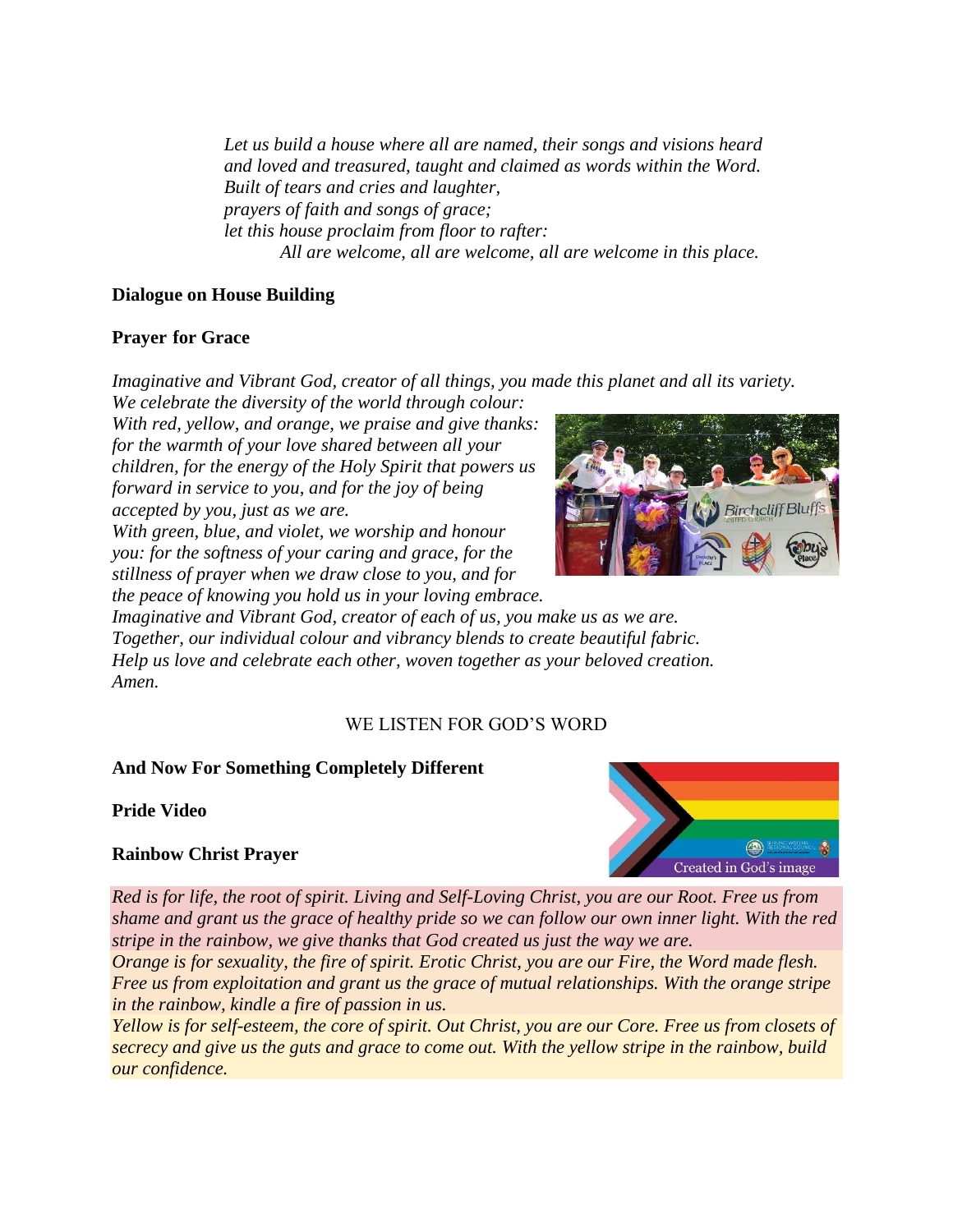*Green is for love, the heart of spirit. Transgressive Outlaw Christ, you are our Heart, breaking rules out of love. In a world obsessed with purity, you touch the sick and eat with outcasts. Free us from conformity and grant us the grace of deviance. With the green stripe in the rainbow, fill our hearts with untamed compassion for all beings.*

*Blue is for self-expression, the voice of spirit. Liberator Christ, you are our Voice, speaking out against all forms of oppression. Free us from apathy and grant us the grace of activism. With the blue stripe in the rainbow, motivate us to call for justice.*

*Violet is for vision, the wisdom of spirit. Interconnected Christ, you are our Wisdom, creating and sustaining the universe. Free us from isolation and grant us the grace of interdependence. With the violet stripe in the rainbow, connect us with others and with the whole creation.*

#### **Hymn** Till All My People Are One

Words & Music by Ray Repp © Otter Creek Music

*Stand together for what you believe Work for what must be done Love each other in all that you do Till all my people are one*

 *Spread the peace to others Spread it everywhere Make the world know right from wrong Help the world to care*

*Open your heart to others Lend a willing hand Show the lonely and the poor That God is in our land*

*Stand together for what you believe Work for what must be done Love each other in all that you do Till all my people are one*

 *Cry out the sound of freedom Make every sound be heard People crying painfully Hear their every word*

 *Know that God is with us In everything you do Though hard times may lie ahead Peace will follow through*

*Stand together for what you believe Work for what must be done Love each other in all that you do Till all my people are one*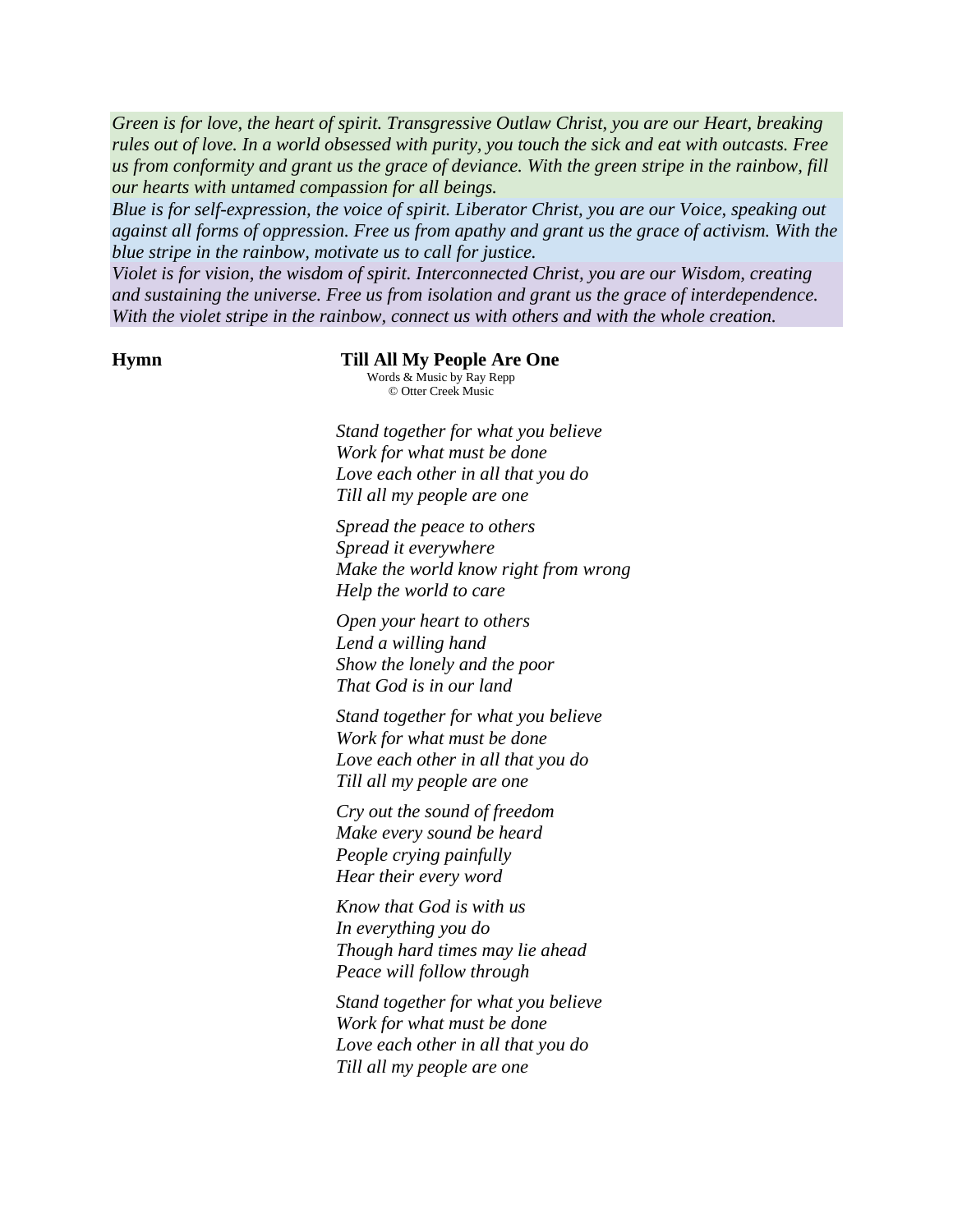# **Prayer of Illumination**



*Help us O God, to come to you with open lives to receive your words. May we give them new life as we listen to what you have to say. Open our hearts as we embark on this journey with each other and with you. Amen*

# **Psalm 130**

*Up from the depths I cry to God: O listen, now, to me; O hear my voice in this distress, this mire of misery.*

*I wait for God with all my heart, my hope is in your word; and more than watchers for the dawn I'm longing for you, God.*

*If you, my God, should measure guilt who then could ever stand? But those who fear your name will find forgiveness from your hand.* 

*I wait for God with all my heart, my hope is in your word; and more than watchers for the dawn I'm longing for you, God.*

*O Israel, set your hope on God whose mercy is supreme: the nation mourning for its sin God surely will redeem.*

*I wait for God with all my heart, my hope is in his word; and more than watchers for the dawn I'm longing for you, God.*

## **Mark 3:31-35 New Revised Standard Version**

 $31$  Then his mother and his siblings came; and standing outside, they sent to Jesus and called him.  $32$  A crowd was sitting around Jesus; and they said to him, "Your mother and your brothers and sisters are outside, asking for you." <sup>33</sup> And Jesus replied, "Who are my mother and my siblings?" <sup>34</sup> And looking at those who sat around him, he said, "Here are my mother and my siblings! <sup>35</sup> Whoever does the will of God is my sibling and mother."

This is the Gospel message for us to consider today. *Thanks be to God*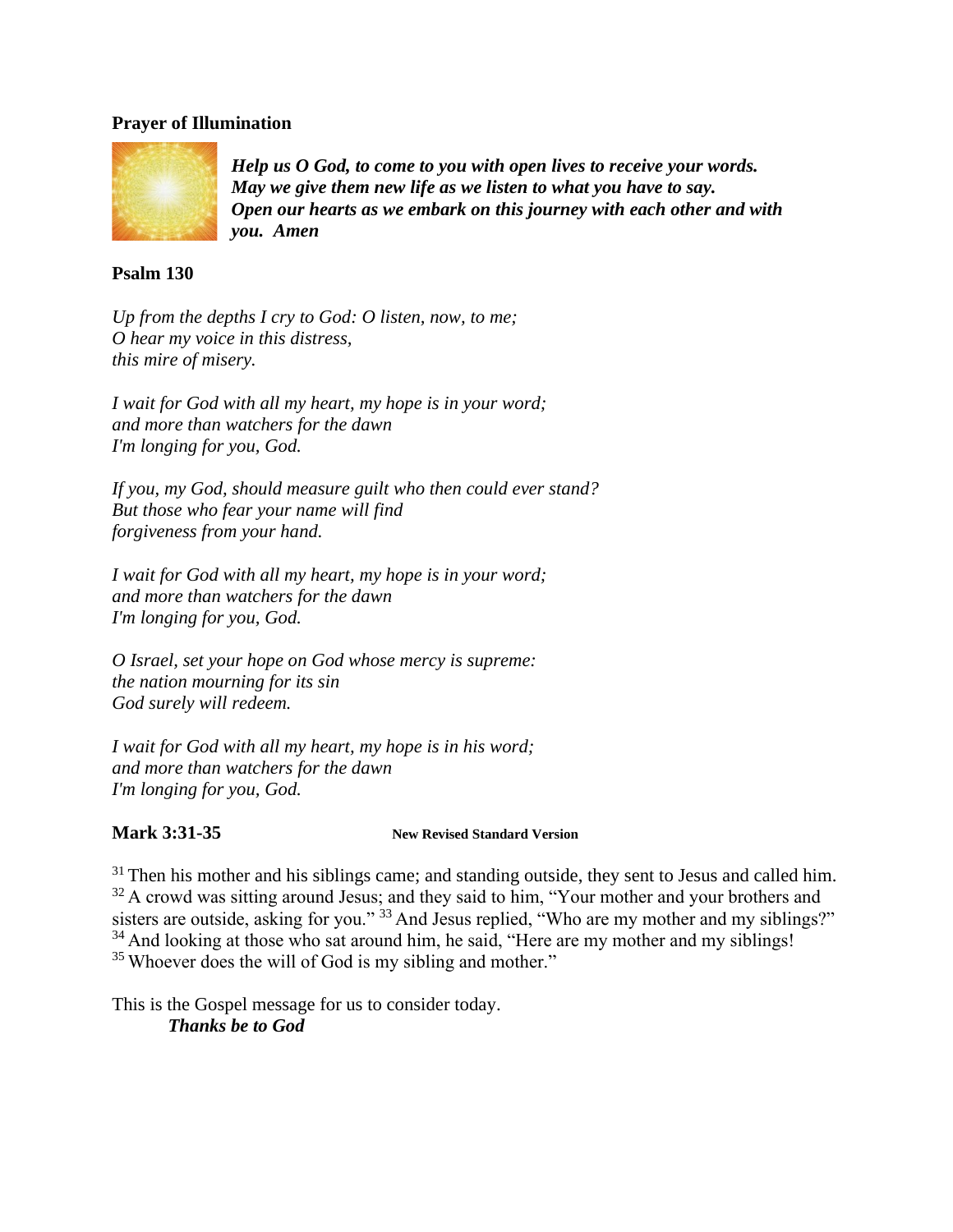**Sermon**

**Reflections on Family - Jesus speaks Queerly**



**Hymn Who Is My Mother <b>MV 178** Words: Shirley Erena Murray © 1992 Hope Publishing Co. Music: Ron Klusmeier © 2002

> *Who is my mother, who is my brother? All those who gather round Jesus Christ: Spirit blown people born from the Gospel sit at the table, round Jesus Christ.*

*Differently abled, differently labeled, widen the circle round Jesus Christ: crutches and stigmas, culture's enigmas, all come together round Jesus Christ.*

*Love will relate us colour or status can't segregate us round Jesus Christ: family failings, human derailings all are accepted round Jesus Christ.*

*Bound by one vision, met for one mission we claim each other, round Jesus Christ: here is my mother, here is my brother, kindred in Spirit, through Jesus Christ.*

WE RESPOND TO GOD'S WORD



# **Invitation & Peace**

Peace be with you all. *And also with you.*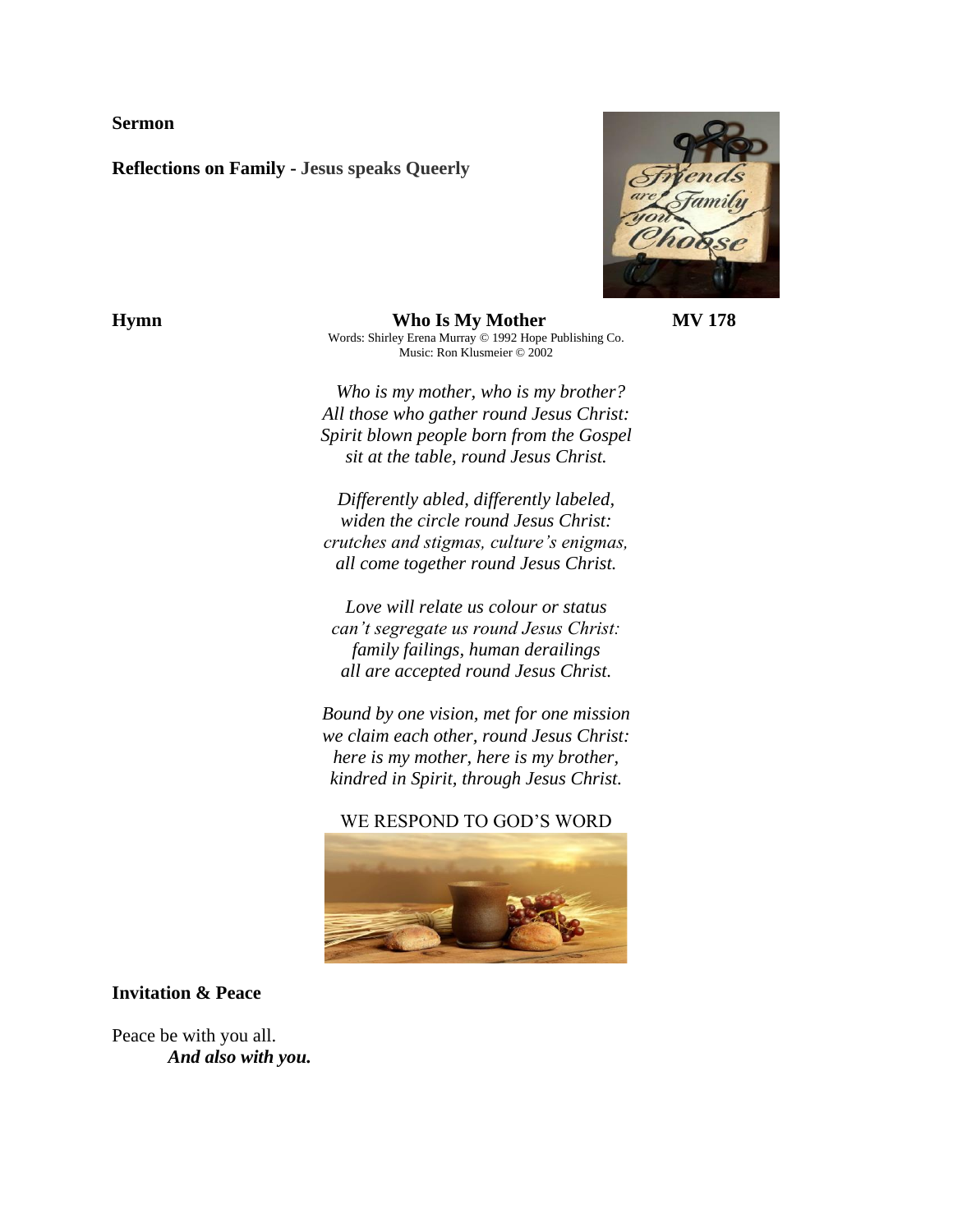# **The Great Thanksgiving**

Hallelujah! Christ is risen! *Christ is risen indeed!*  In life, in death, *in life beyond death,*  God is with us. *We are not alone. Thanks be to God.* 

#### **Kingsfold Communion Set**

Words: © 2005 William S. Kervin and Paul Stott Music: traditional English/Irish melody **Sanctus and Benedictus MV 203** 

*O holy, holy, holy God, O God of time and space. All earth and sea and sky above bear witness to your grace! Hosanna in the highest heav'n, creation sings your praise. And blessed is the One who comes and bears your name always!*

Remembering your boundless love for us in Jesus Christ, from womb to tomb, and beyond the grave, we offer you our praise in song as we proclaim the mystery of faith:

## **Memorial Acclamation MV 204**

*Sing Christ has died and Christ is risen, Christ will come again! Sing Christ has died and Christ is risen, Christ will come again!*

Send your Holy Spirit upon us and what we do here, O God. Make of these gifts of creation a new creation.

*May they bless our lives with your life-giving presence.*  May they give us comfort and strength, peace and wisdom.

*May they make us whole, and show us the first fruits of a new heaven and a new earth.* 

By this witness, through this promise, in this hope, we praise you singing:

## **Great Amen MV 205**

*Amen, amen, O Holy One! Hosanna and Amen! Amen, amen, O Holy One! Hosanna and Amen!*

Communion is served…

#### **Prayer after Communion**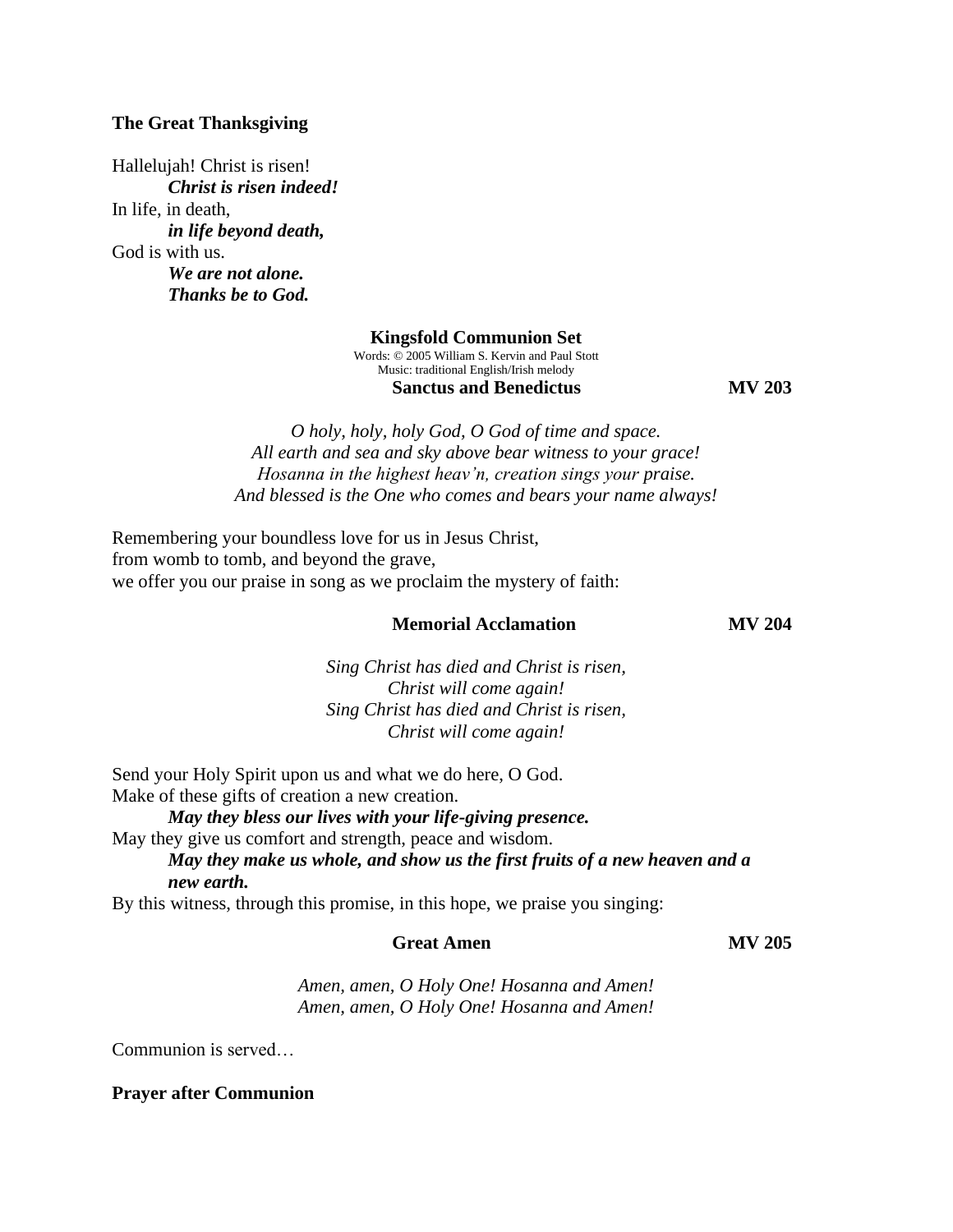### **Offering**

### **Prayers of the People**



*Our Father, who art in heaven, hallowed be thy name; thy kingdom come; thy will be done; on earth as it is in heaven. Give us this day our daily bread. And forgive us our trespasses, as we forgive those who trespass against us. And lead us* 

*not into temptation; but deliver us from evil. For thine is the kingdom, the power, and the glory for ever and ever.* 

## BLESSING AND SENDING FORTH

| <b>Closing Hymn</b> | There's a Spirit in the Air                                     | 582 |
|---------------------|-----------------------------------------------------------------|-----|
|                     | Words: Brian Wren Music: John Wilson © 1979 Hope Publishing Co. |     |
|                     | There's a spirit in the air,                                    |     |
|                     | telling Christians everywhere:                                  |     |
|                     | "Praise the love that Christ revealed,                          |     |
|                     | living, working in our world."                                  |     |
|                     | Lose your shyness, find your tongue,                            |     |
|                     | tell the world what God has done:                               |     |
|                     | God in Christ has come to stay.                                 |     |
|                     | Live tomorrow's life today!                                     |     |
|                     |                                                                 |     |

 *Still the Spirit gives us light, seeing wrong and setting right: God in Christ has come to stay. Live tomorrow's life today!*

 *When a stranger's not alone, where the homeless find a home, praise the love that Christ revealed, living, working, in our world*

#### **Benediction & Commissioning**

Postlude **Just As I Am** Music: William B. Bradbury



Permission to reproduce lyrics and podcast/stream the music in this service obtained from ONE LICENSE, with license #A-737645. All Rights Reserved.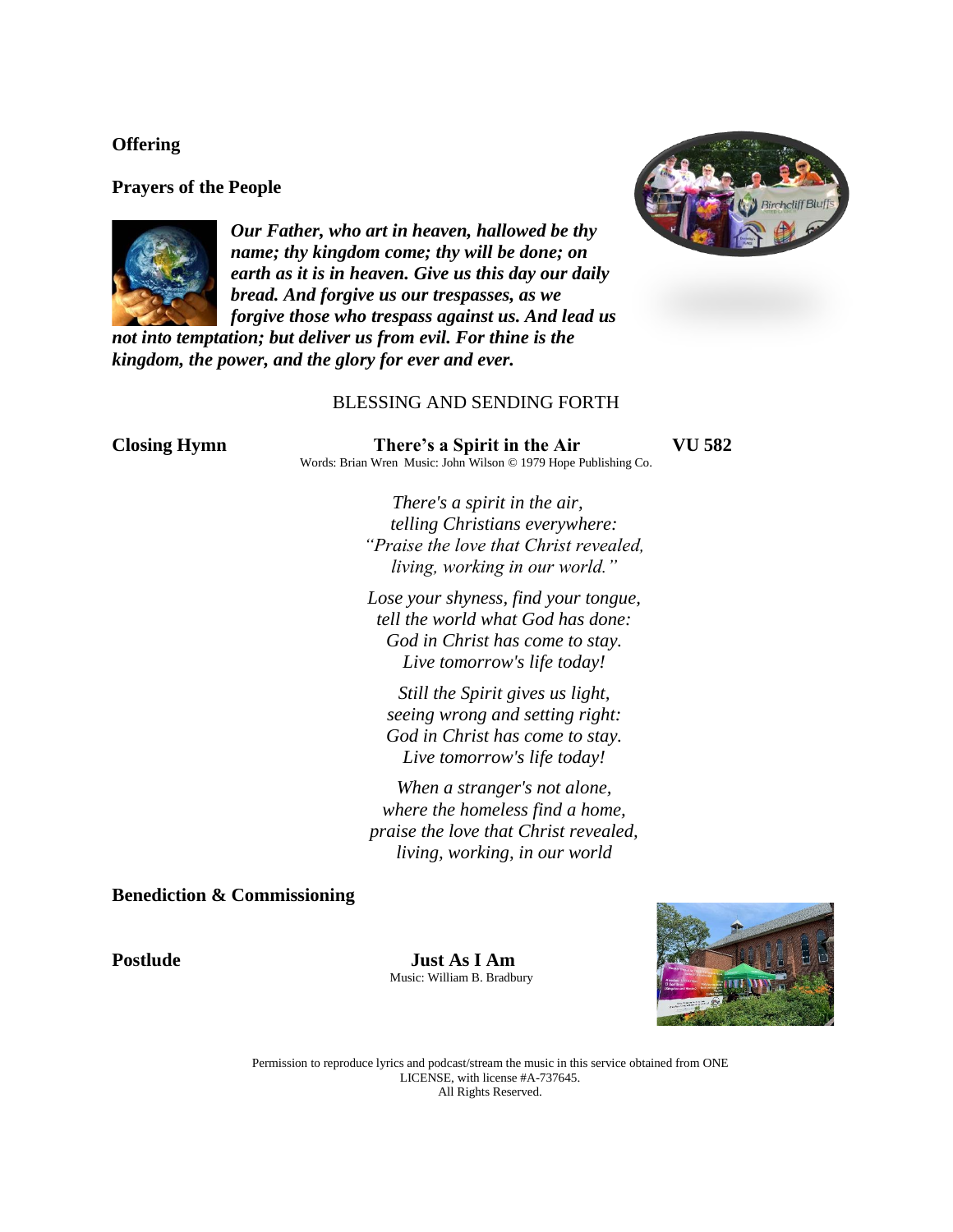# **Other Resources for Today**

United Church of Canada Resources [Gender, Sexuality, and Orientation | The United Church of Canada \(united-church.ca\)](https://united-church.ca/community-and-faith/being-community/gender-sexuality-and-orientation)

# **Other Lectionary Readings**

#### **1 Samuel 8:4-20 & 11:14-15 New Revised Standard Version**

<sup>4</sup> Then all the elders of Israel gathered together and came to Samuel at Ramah, <sup>5</sup> and said to him, "You are old and your sons do not follow in your ways; appoint for us, then, a king to govern us, like other nations." <sup>6</sup>But the thing displeased Samuel when they said, "Give us a king to govern us." Samuel prayed to the LORD, <sup>7</sup> and the LORD said to Samuel, "Listen to the voice of the people in all that they say to you; for they have not rejected you, but they have rejected me from being king over them. <sup>8</sup> Just as they have done to me,<sup>[\[a\]](https://www.biblegateway.com/passage/?search=1+Samuel+8%3A4-11%2C+%2812-15%29%2C+16-20%2C+%2811%3A14-15%29&version=NRSV#fen-NRSV-7378a)</sup> from the day I brought them up out of Egypt to this day, forsaking me and serving other gods, so also they are doing to you. <sup>9</sup> Now then, listen to their voice; only—you shall solemnly warn them, and show them the ways of the king who shall reign over them."

 $10$  So Samuel reported all the words of the LORD to the people who were asking him for a king.  $11$  He said, "These will be the ways of the king who will reign over you: he will take your sons and appoint them to his chariots and to be his horsemen, and to run before his chariots;

<sup>12</sup> and he will appoint for himself commanders of thousands and commanders of fifties, and some to plow his ground and to reap his harvest, and to make his implements of war and the equipment of his chariots. <sup>13</sup> He will take your daughters to be perfumers and cooks and bakers. <sup>14</sup> He will take the best of your fields and vineyards and olive orchards and give them to his courtiers. <sup>15</sup> He will take one-tenth of your grain and of your vineyards and give it to his officers and his courtiers.

<sup>16</sup> He will take your male and female slaves, and the best of your cattle<sup>[\[a\]](https://www.biblegateway.com/passage/?search=1+Samuel+8%3A4-11%2C+%2812-15%29%2C+16-20%2C+%2811%3A14-15%29&version=NRSV#fen-NRSV-7386a)</sup> and donkeys, and put them to his work. <sup>17</sup> He will take one-tenth of your flocks, and you shall be his slaves. <sup>18</sup> And in that day you will cry out because of your king, whom you have chosen for yourselves; but the LORD will not answer you in that day."

<sup>19</sup> But the people refused to listen to the voice of Samuel; they said, "No! but we are determined to have a king over us, <sup>20</sup> so that we also may be like other nations, and that our king may govern us and go out before us and fight our battles."

<sup>14</sup> Samuel said to the people, "Come, let us go to Gilgal and there renew the kingship." <sup>15</sup> So all the people went to Gilgal, and there they made Saul king before the LORD in Gilgal. There they sacrificed offerings of well-being before the LORD, and there Saul and all the Israelites rejoiced greatly.

## **2 Corinthians 4:13-5:1 New Revised Standard Version**

<sup>13</sup> But just as we have the same spirit of faith that is in accordance with scripture—"I believed, and so I spoke"—we also believe, and so we speak, <sup>14</sup> because we know that the one who raised the Lord Jesus will raise us also with Jesus, and will bring us with you into his presence. <sup>15</sup> Yes, everything is for your sake, so that grace, as it extends to more and more people, may increase thanksgiving, to the glory of God.